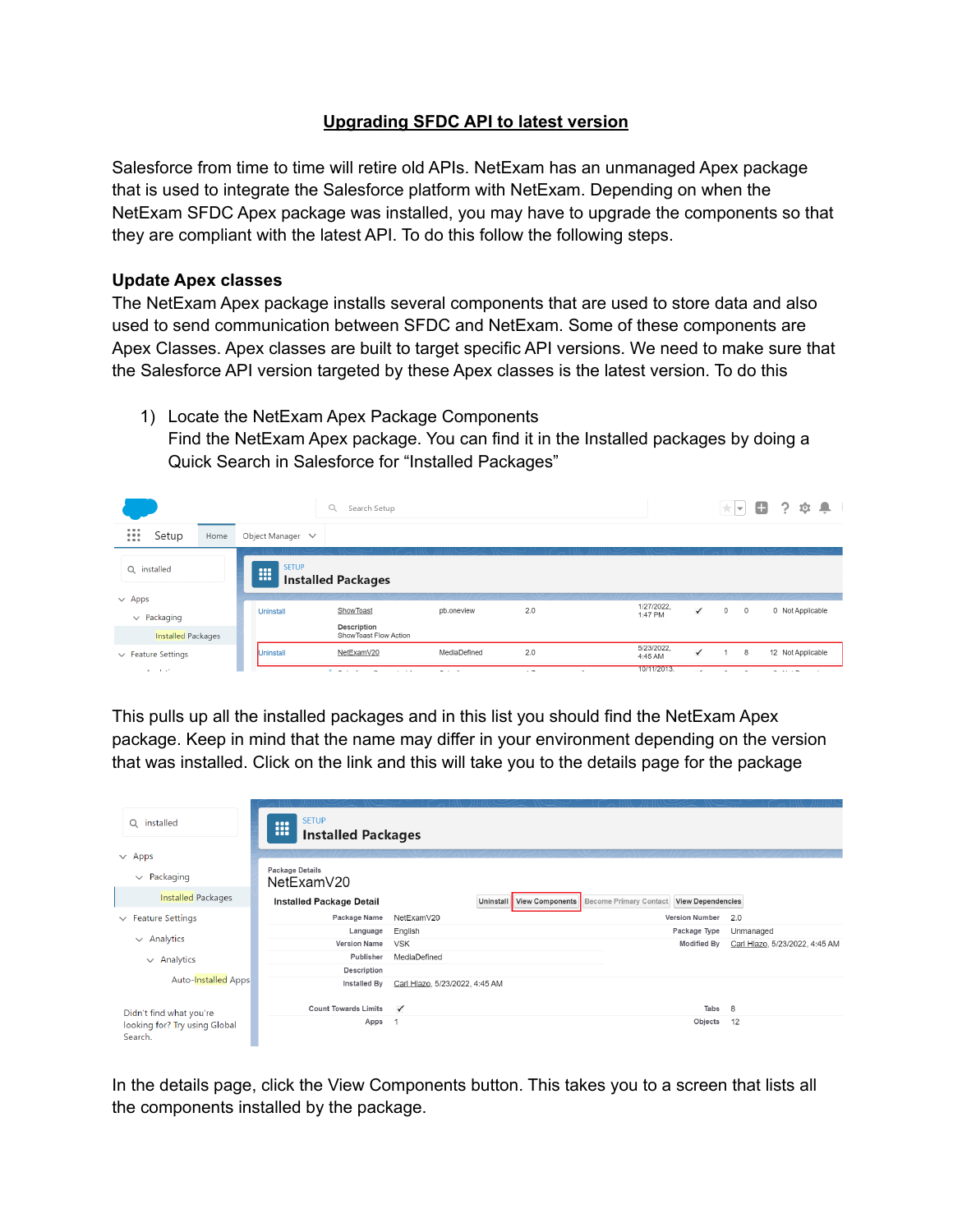| Metadata Components Included in Package |                         |                     |
|-----------------------------------------|-------------------------|---------------------|
| <b>Action Component Name</b>            | Parent Object           | Type                |
| <b>Certification Name</b>               | <b>NE</b> Certification | <b>Custom Field</b> |
| <b>SFDCID</b>                           | NE Order Item           | <b>Custom Field</b> |
| <b>Bill To Address</b>                  | NE Orders               | <b>Custom Field</b> |
| Points                                  | NE Certification        | <b>Custom Field</b> |
| Languages                               | Contact                 | <b>Custom Field</b> |
| <b>NE Orders</b>                        | NE Order Item           | <b>Custom Field</b> |
| NetExam UserType                        | Contact                 | <b>Custom Field</b> |
| Promocode Discount                      | NE Order Item           | Custom Field        |
| Item Type                               | NE Order Item           | Custom Field        |
| Item                                    | NE Order Item           | <b>Custom Field</b> |
| NE Course                               | Partner Course          | <b>Custom Field</b> |
| Currency                                | NE Order Item           | <b>Custom Field</b> |
| Item Name                               | NE Order Item           | <b>Custom Field</b> |
| Cost                                    | NE Order Item           | <b>Custom Field</b> |
|                                         |                         |                     |

In this list all we need to look for is components that have a Type of Apex Class and Visualforce Page. Only Apex classes and Visualforce pages specify an API version. The rest of the components do not and therefore will not need to be updated.

| <b>NE Lesson Layout</b>             | <b>NE Lesson</b>      | Page Layout                               |
|-------------------------------------|-----------------------|-------------------------------------------|
| <b>Partner Lesson Layout</b>        | <b>Partner Lesson</b> | Page Layout                               |
| TransactionResult                   |                       | <b>Apex Class</b>                         |
| NetexamLightningController          |                       | <b>Apex Class</b>                         |
| NetexamLightningControllerTestClass |                       | <b>Apex Class</b>                         |
| NetExamStudentPortalController      |                       | <b>Apex Class</b><br>Only components of   |
| NetExamStudentPortalControllerTest  |                       | <b>Apex Class</b><br>Type Apex Class will |
| NetExamBusinessLogicHelper          |                       | need to be updated<br><b>Apex Class</b>   |
| NetExamBusinessLogicHelperTest      |                       | <b>Apex Class</b>                         |
| <b>NetExamAPIProxy</b>              |                       | <b>Apex Class</b>                         |
| NetExamAPIProxyTest                 |                       | <b>Apex Class</b>                         |
| <b>NEApexWebService</b>             |                       | <b>Apex Class</b>                         |
| <b>Cancelled Date</b>               | <b>NE Order Item</b>  | <b>Custom Field</b>                       |

Click on the name of each Apex class to expose the detail page. In the detail page you should see a tab labeled Version Settings. Click on the Version Settings tab

| <b>Apex Class</b><br>NetExamAPIProxy                                                                                                                                    |                   |                                |
|-------------------------------------------------------------------------------------------------------------------------------------------------------------------------|-------------------|--------------------------------|
| <b>Apex Class Detail</b>                                                                                                                                                |                   |                                |
|                                                                                                                                                                         | Name              | NetExamAPIProxy                |
| Namespace Prefix                                                                                                                                                        |                   |                                |
|                                                                                                                                                                         | <b>Created By</b> | Carl Hlazo, 5/23/2022, 4:45 AM |
| Class Summary Version Settings Trace Flags<br>Class Body                                                                                                                |                   |                                |
| //Generated by wsdl2apex<br>public class NetExamAPIProxy {<br>$\overline{2}$<br>public UserServiceSoap GetUserServiceSoap(){<br>3<br>return new UserServiceSoap();<br>4 |                   |                                |

Once in the version settings, click the Edit button to get into Edit mode.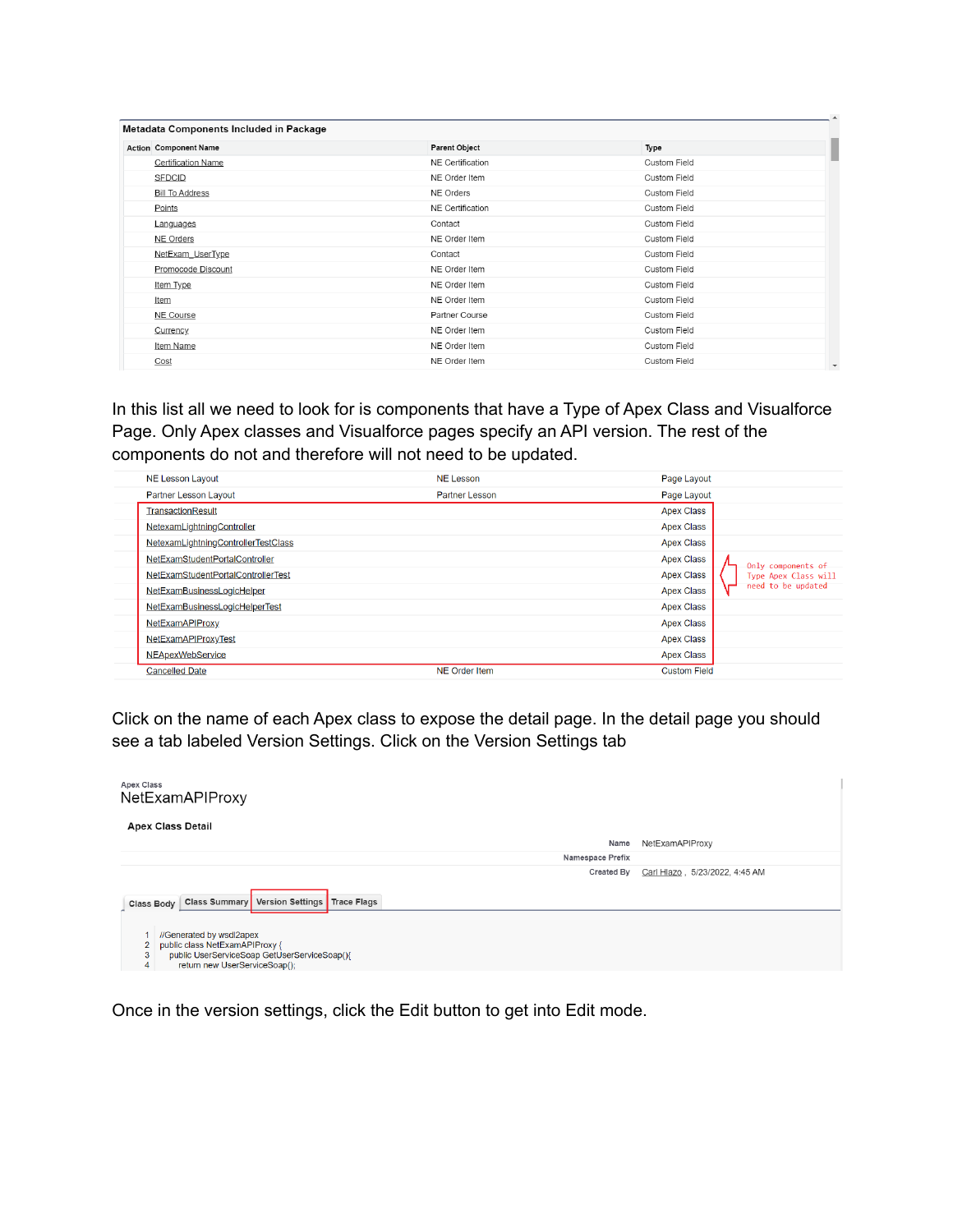| <b>Apex Class</b><br>NetExamAPIProxy   |                                                                                  |                |                          |            |                                 | Help for this Page |
|----------------------------------------|----------------------------------------------------------------------------------|----------------|--------------------------|------------|---------------------------------|--------------------|
| <b>Apex Class Detail</b>               | Download<br>Edit<br>Delete                                                       | Security       | <b>Show Dependencies</b> |            |                                 |                    |
| Name                                   | NetExamAPIProxy                                                                  |                | <b>Status</b>            | Active     |                                 |                    |
| Namespace Prefix                       |                                                                                  |                | Code Coverage            | 0% (0/311) |                                 |                    |
| Created By<br>Class Body Class Summary | Carl Hlazo . 5/23/2022. 4:45 AM<br><b>Trace Flags</b><br><b>Version Settings</b> |                | Last Modified By         |            | Carl Hlazo , 5/23/2022, 4:45 AM |                    |
| <b>Name</b>                            |                                                                                  | <b>Version</b> | <b>Namespace</b>         |            | <b>Type</b>                     |                    |
| Salesforce.com API                     |                                                                                  | 50.0           |                          |            | Salesforce.com API              |                    |
| <b>Conga Composer</b>                  |                                                                                  | 8.171          | APXTConga4               |            | <b>Installed Package</b>        |                    |
|                                        |                                                                                  |                |                          |            |                                 |                    |
| Conga Mail Merge                       |                                                                                  | 8.0            | <b>APXT CMM</b>          |            | <b>Installed Package</b>        |                    |

In Edit mode, make sure you click the Version Settings tab again then find the Salesforce.com API and the version drop down will allow you to pick the version you need to set for the Salesforce API. Pick the highest version.

| Q<br>Search Setup                                   | 54.0<br>53.0  |            |                              |
|-----------------------------------------------------|---------------|------------|------------------------------|
|                                                     | 52.0          |            | $\overline{\mathbf{v}}$<br>大 |
|                                                     | 51.0          |            |                              |
| Object Manager $\vee$                               | 50.0          |            |                              |
|                                                     | 49.0          |            |                              |
|                                                     | 48.0          |            |                              |
| <b>SETUP</b><br>10                                  | 47.0          |            |                              |
| <b>Apex Classes</b>                                 | 46.0          |            |                              |
|                                                     | 45.0<br>44.0  |            |                              |
|                                                     | 43.0          |            |                              |
| <b>Apex Class</b>                                   | 42.0          |            | Help                         |
| NetExamAPIProxy                                     | 41.0          |            |                              |
|                                                     | 40.0          |            |                              |
| <b>Apex Class Edit</b><br>Quick Save Cancel<br>Save | 39.0          |            |                              |
|                                                     | 38.0          |            |                              |
| <b>Apex Class</b><br><b>Version Settings</b>        | 37.0          |            |                              |
|                                                     | 36.0          |            |                              |
| <b>Name</b><br><b>Action</b>                        | $35.0 -$      | Namespace  | <b>Type</b>                  |
| Salesforce.com API                                  | $50.0 \times$ |            | Salesforce.com API           |
| Conga Composer<br>Remove                            | $8.171 -$     | APXTConga4 | <b>Installed Package</b>     |

Once set to the highest version you can then hit the Save button to persist the changes.

| <b>Apex Class</b>      | NetExamAPIProxy         |                           |                   |                  | Help for this Page       |
|------------------------|-------------------------|---------------------------|-------------------|------------------|--------------------------|
| <b>Apex Class Edit</b> |                         | Quick Save Cancel<br>Save |                   |                  |                          |
| <b>Apex Class</b>      | <b>Version Settings</b> |                           |                   |                  |                          |
| <b>Action</b>          | <b>Name</b>             |                           | Version           | Namespace        | <b>Type</b>              |
|                        | Salesforce.com API      |                           | $54.0 \times$     |                  | Salesforce.com API       |
| Remove                 | <b>Conga Composer</b>   |                           | $8.171 \times$    | APXTConga4       | <b>Installed Package</b> |
| Remove                 | Conga Mail Merge        |                           | $8.0 \times$      | <b>APXT CMM</b>  | <b>Installed Package</b> |
| Remove                 | Conga Merge QuickMerge  |                           | $1.6 \times$      | <b>APXT CMQM</b> | <b>Installed Package</b> |
|                        |                         |                           | <b>Carl Adams</b> |                  |                          |

Repeat this process for all the Apex Classes.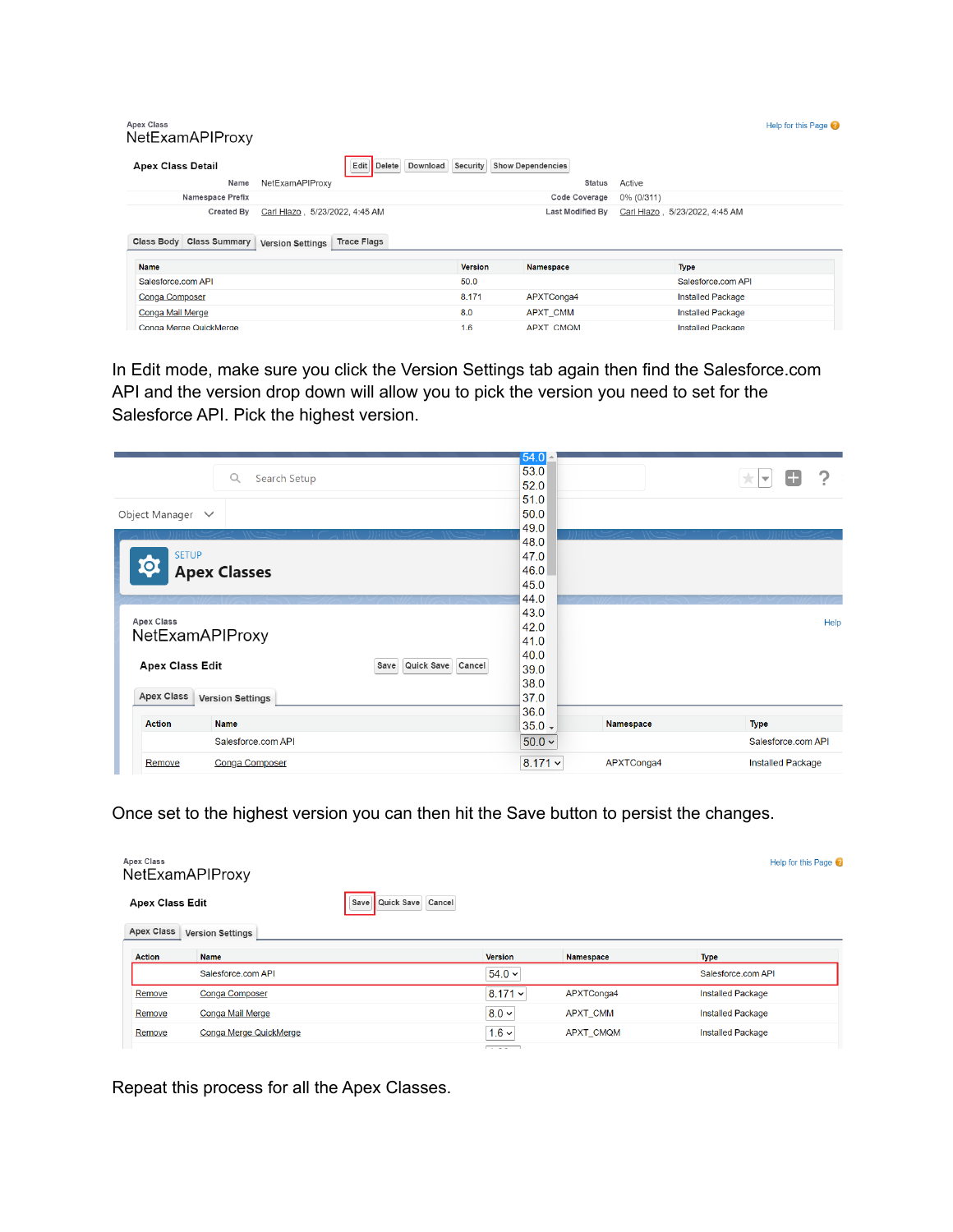## **Update the Learner Portal VisualForce page version**

One of the tabs that is installed in the NetExam package is the tab that allows Single Sign On into the NetExam application. The is created as a VisualForce page that embeds the NetExam application within Salesforce. To initiate the SSO the page uses the Salesforce API. So we need to update the Salesforce API version in this VisualForce page as well. To do this access the list of installed components for the NetExam Apex package as outlined above and this time find the VisualForce page named NetexamV6Student\_142 or something to that effect. Make sure the Type is Visualforce Page

| <b>Basic College College State Service</b> | a mercurian member accompanies of | ---------------     |
|--------------------------------------------|-----------------------------------|---------------------|
| Certification status                       | Partner Certification             | <b>Custom Field</b> |
| <b>Completion Date</b>                     | Partner Certification             | Custom Field        |
| Contact                                    | Partner Course                    | Custom Field        |
| NetExam Course Status                      | Partner Course                    | Custom Field        |
| NetexamV6Student 142                       |                                   | Visualforce Page    |
| Partner Course Layout                      | Partner Course                    | Page Layout         |
| Send to NetExam                            | Partner Course                    | Button or Link      |
| Send Course To Netexam                     | NE Course                         | Button or Link      |
| NE Class Layout                            | NE Class                          | Page Layout         |

Click on the name to access the detail page. Similarly to updating Apex Classes, the VisualForce page has Version Settings. Follow the same steps outlined in the Apex Classes to update the version of the VisualForce page.

## **Update the Learner Portal VisualForce page code snippet**

Within the markup of the VisualForce page there is a code snippet that references the Salesforce API. This needs to be updated to match the latest version. To update the code snippet, click on the Edit button to get into Edit mode on the VisualForce page

| Visualforce Page<br>NetexamV6Student 142 |                                                                                                        | Help for this Page |
|------------------------------------------|--------------------------------------------------------------------------------------------------------|--------------------|
| Page Detail                              | Clone Where is this used?<br>Edit<br><b>Show Dependencies</b><br>Delete<br>Preview                     |                    |
| Label                                    | Netexam V6 Student 142<br>Name<br>NetexamV6Student 142                                                 |                    |
| Namespace Prefix                         | Available for Lightning<br>$\checkmark$<br>Experience, Experience Builder<br>sites, and the mobile app |                    |
| <b>Description</b>                       |                                                                                                        |                    |
| Created By                               | Carl Hlazo, 5/23/2022, 4:45 AM<br>Last Modified By<br>Carl Hlazo, 5/23/2022, 4:58 AM                   |                    |
| <b>Visualforce Markup</b>                | <b>Version Settings</b>                                                                                |                    |
| <style></style>                          |                                                                                                        |                    |

In Edit mode, click the Visualforce Markup tab to access the page markup. The code snippet that we need to update is the serverUrl property of the sfdcInfo object located in one of the Script tags of the markup.